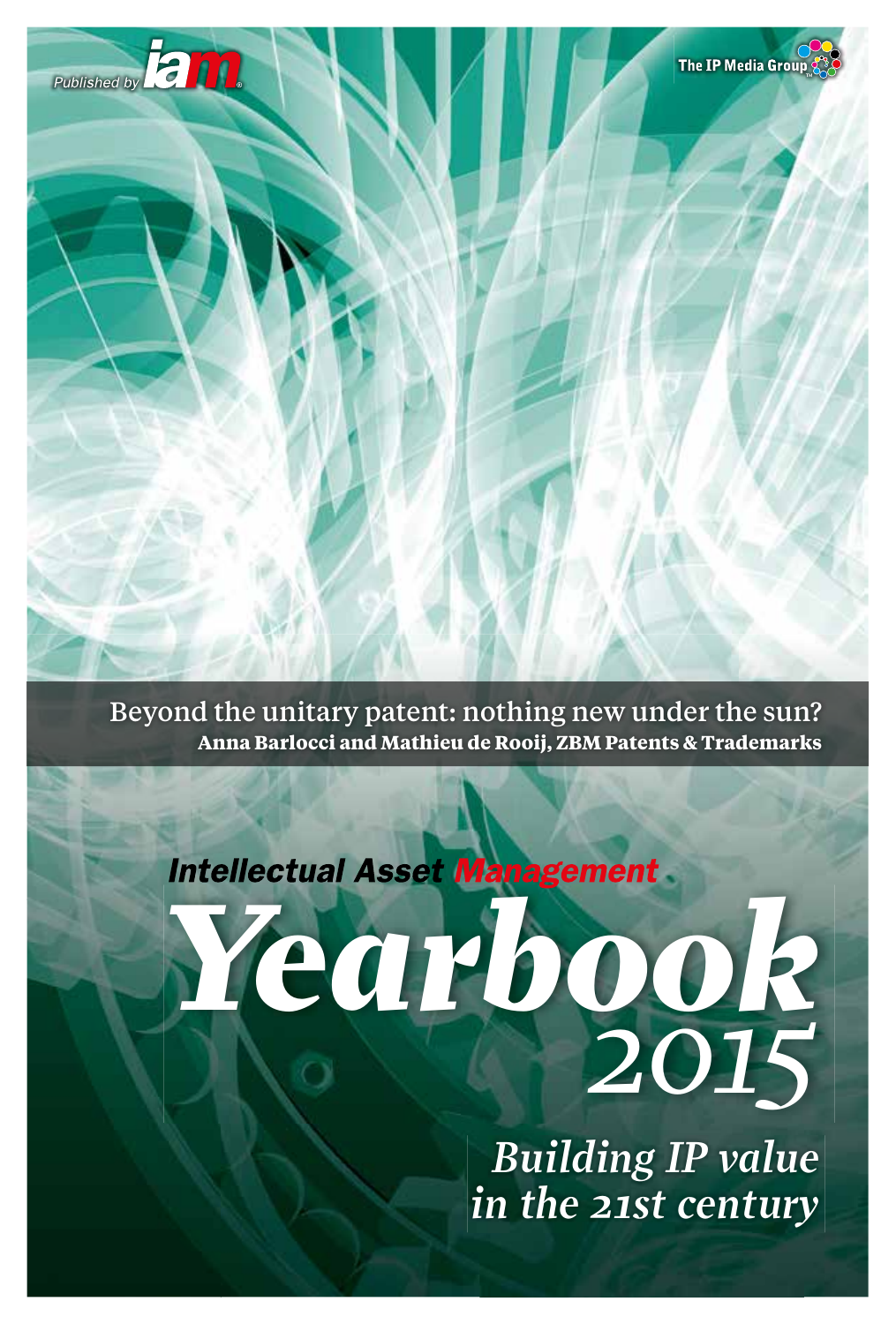

## It all starts here

Suddenly, you jot down an idea on a piece of paper. Inspired, you decide to see it through. And when the time comes to protect it, ZBM Patents & Trademarks will be there, sharing your enthusiasm and guiding you along the way.



### **ZBM** PATENTS & TRADEMARKS

Pl. Catalunya, 1, 2° / ES-08002 Barcelona / Tel: +34-93 342 64 72 Fax: +34-93 342 79 70 / zbm@zbm-patents.eu / www.zbm-patents.eu

BARCELONA • MADRID • COPENHAGEN



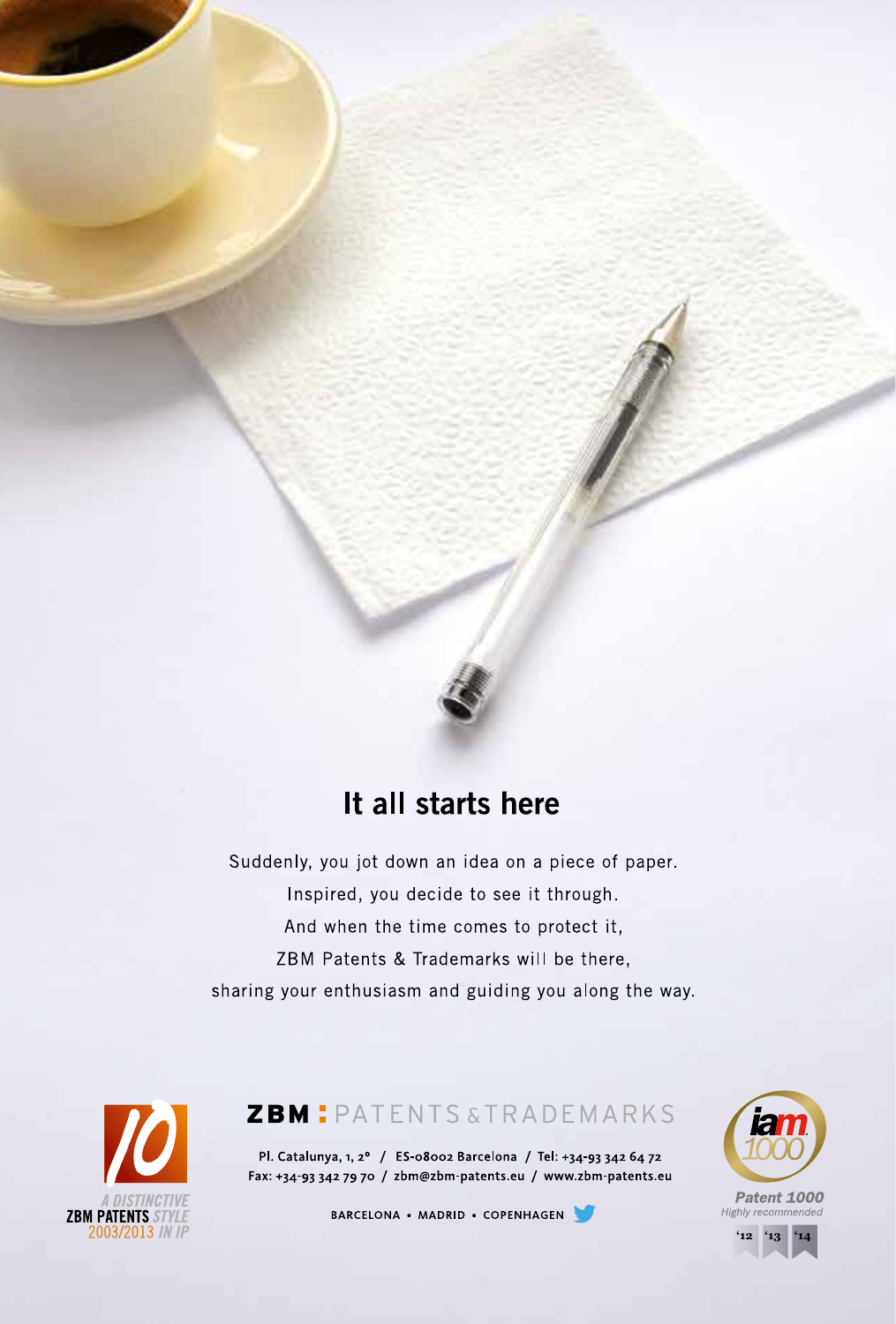### **Spain**

# Beyond the unitary patent: nothing new under the sun?

By **Anna Barlocci** and **Mathieu de Rooij,** ZBM Patents & Trademarks

With ratification of the Unified Patent Court (UPC) agreement well underway in a number of member states and completed in several others, it seems only a matter of time before the new EU patent package, including the UPC and the European unitary patent, enters into force. Spain has always been one of the strongest opponents of the new patent package and has neither participated in the enhanced cooperation on unitary patent protection nor signed the UPC agreement. In fact, at present the biggest threat to the package stems from the appeals filed by Spain against the agreements reached between other member states.

The reasons for Spain's opposition to the package are not expected to change in the near future. Many traditional patent firms in Spain could not survive without their income from translating and validating European patents granted by the European Patent Office (EPO). This appears to be a key reason why Spain has also not signed the London Agreement and is unlikely to do so soon.

The Spanish Confederation of Employers' Organisations is officially opposed to the new EU patent package, in particular on the grounds that:

- the new system will be more expensive for most users;
- it will limit the dissemination of knowledge throughout the European Union; and
- Spanish businesses will be at a disadvantage because a larger number of patents which have not been published in Spanish may become enforceable in Spain.

However, even if Spain does not join the new regime, it will certainly be affected by it. Against this background of change in the European patent landscape, Spain plans to introduce major changes to its own Patent Law, which are expected to enter into force before the UPC agreement. This chapter considers how all these changes will affect both Spanish and foreign rights holders.

#### **Validations in Spain**

When the new EU patent package takes effect, European patent owners will have the choice of requesting unitary effect or validating a patent country by country. The relevant fees for the unitary patent are not yet known. As well as jurisdiction, cost will be a key factor for a patentee to consider when choosing between a European patent with unitary effect and a European patent validated in the traditional manner. In order for a European patent to take effect in Spain, it will still need to be translated into Spanish and such translation will have to be deposited at the Spanish Patent and Trademark Office.

Spain has the fifth-largest economy of the European Patent Convention (EPC) contracting states (after Germany, France, the United Kingdom and Italy). For this reason, it is a popular choice for validation. The cost of validation and maintenance will not be altered significantly by the new Patent Law, and for some applicants the cost of validating in Spain may even decrease. At least for the first six years (possibly 12 years) after entry into force of the new EU patent package, a complete manual translation of an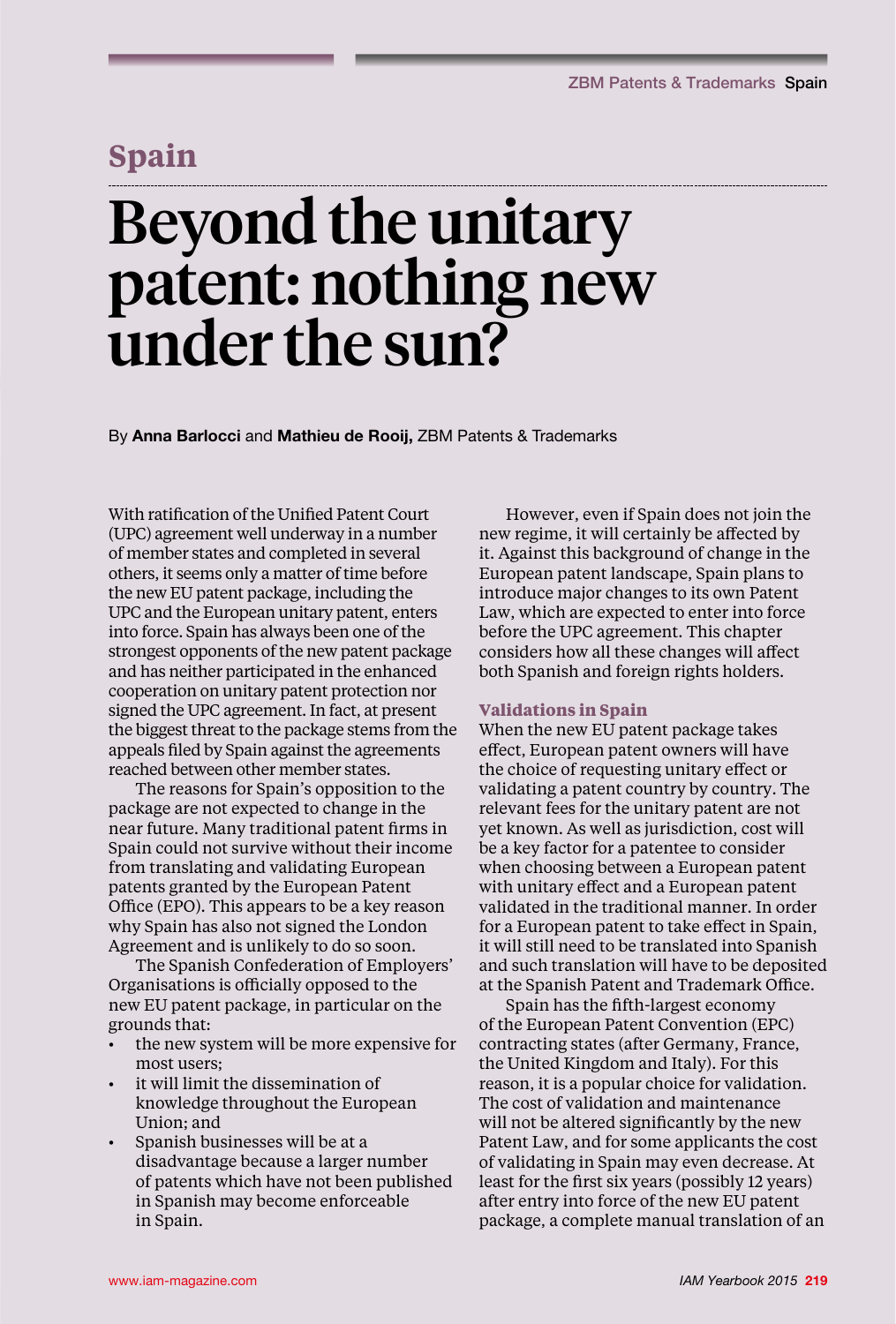English European patent application into any other EU language will be necessary when requesting unitary effect. For applicants considering requesting unitary effect and validating in Spain, a translation into Spanish appears to be the obvious choice, since this will reduce the cost of validation. Applicants that also wish to validate in Italy will likely choose between Spanish and Italian. After the transitional period, automatic translations are expected to be of sufficiently high quality to make manual translations unnecessary. Thus, it appears likely that validations in Spain will remain at the same level. As a result, Spanish industry should not be affected in this regard as approximately the same number of patents will be enforceable in Spain as at present.

#### **Forum shopping and torpedoes**

During a transitional period of at least seven years (possibly 14 years), the UPC will share jurisdiction over European patents granted by the EPO and validated in a traditional manner (ie, country by country). Patent owners will have the opportunity to opt patents out of the UPC's jurisdiction by paying an opt-out fee, thus swerving the UPC's jurisdiction. The amount of this opt-out fee is not yet known. However, recent research suggests that patent owners are unlikely to opt out of the UPC's jurisdiction. Even the most important patents in a patent portfolio are likely to remain under the UPC's jurisdiction, as patent owners appear to think that the benefit of enforcing a patent in many countries in a single action outweighs the potential loss of a patent in a single swoop. Of course, this may vary from

**ff** The Barcelona first-instance courts are known to render decisions more quickly than the Madrid courts **JJ** 

industry to industry; in particular, players in the pharmaceutical industry with relatively deep pockets may still prefer to litigate in each country separately.

The opt-out is unavailable for European patents with unitary effect. The UPC will have exclusive jurisdiction over such patents, as well as over related supplementary protection certificates. Naturally, the UPC will have no jurisdiction over European patents validated in countries that have not acceded to the UPC, such as Spain. Therefore, the new system signals a new era of forum shopping, where both patent owners and alleged infringers have a range of options when starting litigation. Depending on the circumstances, even within the UPC system forum shopping will be possible by choosing one local (or regional) division over another.

In order to avoid a first action before the UPC, a presumed infringer may request a declaration of non-infringement before a national court of an EPC contracting state. Because of the regulations on *lis pendens* (pending suits), this will at least delay an action before the UPC. Thus, a new type of torpedo action may arise with the entry into force of the UPC agreement. In case of a patent with unitary effect, the only available torpedo appears to be a Spanish torpedo.

The owner of a patent with unitary effect which further validates in, for example, Spain will also have a choice as to where to start an action. Choosing to start infringement proceedings before the UPC has clear advantages, as many more territories can be covered in a single action. Further, the impact of a decision on the infringement or validity of a patent will likely extend to Spain. Some experienced Spanish judges have already stated publicly that they are highly likely to follow UPC decisions. Less experienced Spanish judges will also be likely to follow UPC decisions, even if only for the UPC's prestige. Thus, a positive judgment from the UPC will almost certainly lead to a positive outcome in Spain as well.

The UPC will aim to render decisions in a very timely manner. Bifurcation is possible within the UPC system, so that a decision on an infringement suit may be reached before a decision on a counterclaim of nullity has been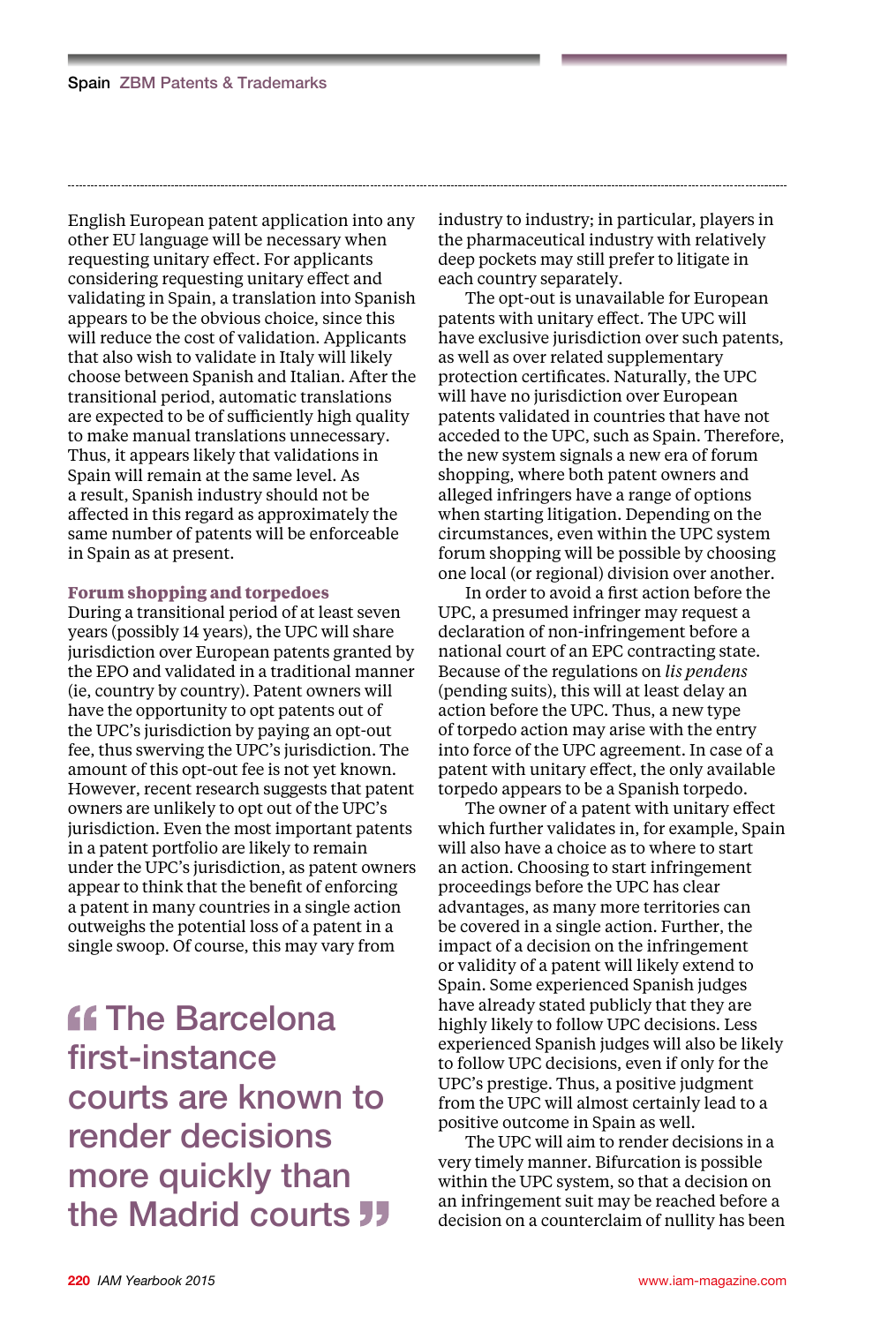# **ff** Patent owners appear to think that the benefit of enforcing a patent in many countries in a single action outweighs the potential loss of a patent in a single swoop **JJ**

rendered. In particular, the German local divisions are expected to favour bifurcation.

In Spain, preliminary injunctions can be obtained in a relatively short period of time, but a complete infringement and validity suit at first instance may take more than one year or, in courts with longer delays, more than five years. Bifurcation is not available in Spain. The costs of bringing a suit before the UPC are not yet known, but will surely be higher than those for the same suit in Spain.

Patent cases in Spain are heard by the commercial courts. A suit is to be brought before the court either where the defendant is domiciled or where the infringement took place. In practice, almost all suits are currently brought before the Barcelona and Madrid Commercial Courts, followed by those of Granada. The other courts have much less experience in deciding patent cases, thus introducing a level of unpredictability into the equation. The Barcelona first-instance courts have a higher level of specialisation due to their internal organisation, which ensures that selected judges handle all patent matters. In addition, the Barcelona firstinstance courts are known to render decisions more quickly than the Madrid courts, making Barcelona the preferred option for rights holders, particularly when the stakes are high.

For a patent owner which believes that it has a strong case in terms of both infringement and validity, filing a first action before the UPC is a safe option and the potential benefits can be significant. Not only can a competitor be removed from the market in many countries, but the Spanish courts are likely to follow a positive decision from the UPC, or at least place great weight on that decision.

For a patent owner which is unsure whether its patent will hold up under scrutiny, a first action in Spain may be a good option. For a relatively low cost, arguments can be tested and a competitor will be forced to show its hand before the court. Depending on the outcome, strategies may be reconsidered. A patent owner intending to file a further suit before the UPC would do well to select, whenever possible, a court known for its speed. Further, patent owners have been known to opt for relatively inexperienced courts when they fear that their case is particularly weak.

#### **National filings**

With the introduction of the UPC system in sight, one strategy that has been debated is to substitute filings at the EPO with a number of national filings. The UPC will have jurisdiction over validated European patents, but not over direct national patents, which may be interesting to patent owners which prefer not to have their patents be subject to a nullity action for all relevant countries at the same time. Patent applicants which are considering this must now change their filing strategies. By the time that patents that are currently being filed reach grant stage, the UPC agreement is likely to have entered into force.

Although a national filing strategy will hardly be feasible for most applicants seeking protection in 20 countries or more because of the high costs involved in prosecution, it is certainly still an option when the five most important markets in Europe (Germany, France, the United Kingdom, Italy and Spain) are to be covered. In practice, only a small percentage of European patents are validated beyond these five territories.

The benefits of a single filing and granting procedure with a single application and a single language before the EPO are clear. It is generally thought that filing a European patent at the EPO has financial advantages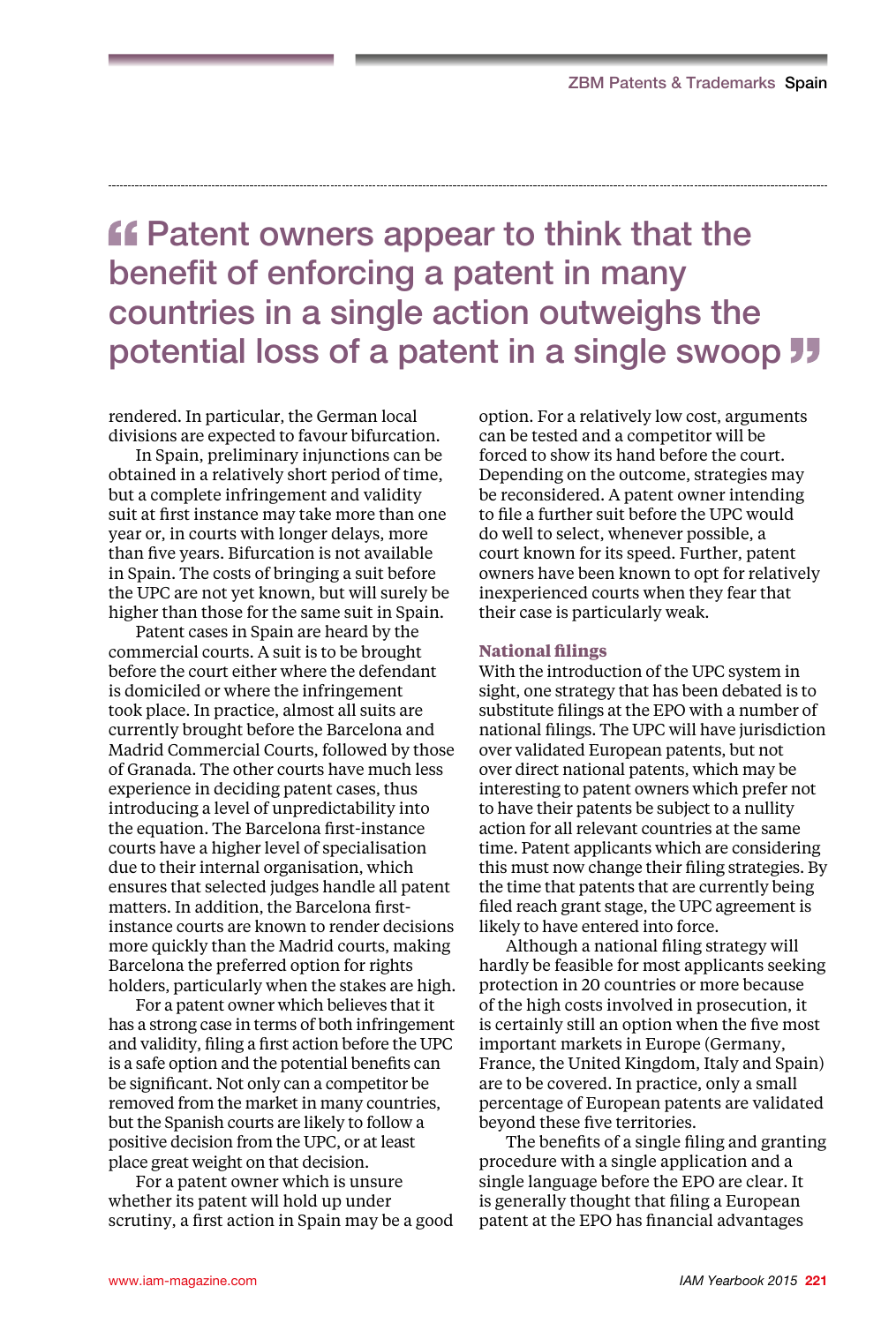# Contributing profiles



**Anna Barlocci** Founding partner abarlocci@zbm-patents.eu

Anna Barlocci holds an MSc in mechanical engineering and began her career in patents in 1990. In addition to the drafting and prosecution of European, Spanish and Patent Cooperation Treaty applications in a wide range of engineering fields, a relevant part of her work is related to patent enforcement. For example, she has been involved as a technical expert in the Spanish part of several pan-European litigation cases regarding validity and infringement. In 1999 Ms Barlocci was one of the first Spanish candidates to qualify as a European patent attorney, and since then she has maintained strong involvement in training, both in Spain and for the European Patent Institute.



**Mathieu de Rooij** Partner mderooij@zbm-patents.eu

Mathieu de Rooij started his career in patents in 2002 at the European Patent Office (EPO) in The Hague. For more than five years he worked as a patent examiner in diverse technical fields. In 2008 he moved to Barcelona to join ZBM Patents & Trademarks, where he became a partner in 2011. His practice focuses on European patent prosecution, including oppositions and appeals before the EPO, as well as patentability and freedom-to-operate studies. Mr de Rooij specialises in renewable energy and medical devices. He also regularly acts as a technical expert in Spanish court cases. In 2011 he obtained the European patent litigation certificate, which allows him to represent clients before the Unified Patent Court.

when an invention is to be protected in at least three countries. Of course, this depends on which countries are to be covered, the level of the maintenance fees and the search and substantive examination procedures and costs at the national patent offices. One negative aspect of the EPO that is frequently cited, particularly by foreign applicants, is the long examination process. In addition, national patent offices appear to be trying to make national filings more attractive – for example, the forthcoming Spanish Patent Law will bring it closer to the Patent Law Treaty by reducing the requirements for obtaining a filing date and by allowing a patent application to be filed initially in a

language other than Spanish.

Particularly for mechanical inventions, the alternative of filing utility models in Germany, Italy and Spain and having additional national filings in France and the United Kingdom could be attractive. The utility models and the French national patent application can reach grant stage without substantive examination. This should keep the costs of national patent attorneys low. The potential extra costs may be compensated for by the benefit of permanently opting out of the UPC's jurisdiction. Of course, the limited lifetime of utility models, and the limitations of the subject matter that can be claimed (generally,